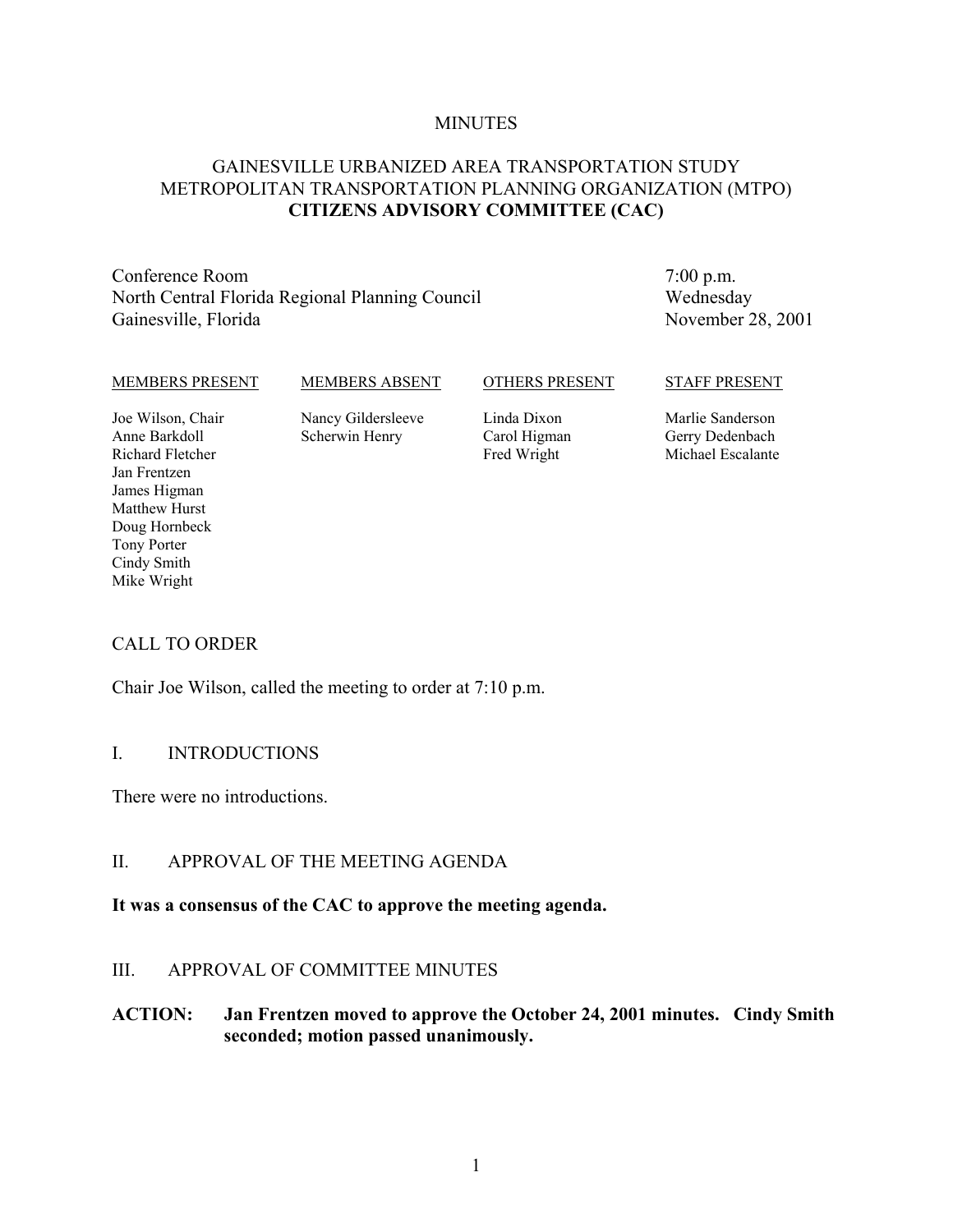# IV. CHAIRMAN'S REPORT

Mr. Gerry Dedenbach, MTPO Senior Transportation Planner, announced that the next Plan East Gainesville Subcommittee meeting is scheduled for December 13 at 1:30 p.m. and the next MTPO meeting is scheduled for December 13 at 7:00 p.m. He said that the next TAC meeting is scheduled for January 2. He also noted that the Plan East Gainesville staff meeting is scheduled for December 13 at 1:00 pm in the Community Treasures Room of the Alachua County Administration Building.

# V. AGENDA ITEMS TO BE DISCUSSED- LISTED IN ORDER OF IMPORTANCE

# A. DR. KERMIT SIGMON CITIZEN PARTICIPATION AWARD

Mr. Dedenbach stated that, in 1997, the MTPO approved the annual Dr. Kermit Sigmon Citizen Participation Award. He said that this award will be presented each year by the MTPO to someone selected by the CAC in recognition for their contribution to the area's planning process. He reviewed the past recipients of the award. He asked the CAC to select someone for the award.

Chair Wilson opened the floor for nominations.

## **Cindy Smith nominated Chandler Otis, Ruth Steiner, and James Bennett.**

## **ACTION: Doug Hornbeck moved to request that the MTPO award the Dr. Kermit Sigmon Citizen Participation Award for 2001 to Chandler Otis. Mike Wright seconded; motion passed unanimously.**

# B. HULL ROAD RIGHT-OF-WAY

Mr. Dedenbach stated that, based on concerns raised by the University of Florida, the MTPO referred its approved 150-foot Hull Road extension right-of-way cross-section to its advisory committees for recommendations. He discussed the cross-section and answered questions. He reported the Bicycle/Pedestrian Advisory Board, Design Team and Technical Advisory Committee's recommendations.

Ms. Linda Dixon, University of Florida Strategic Planner for Campus Master Planning, discussed the University's concerns regarding Hull Road right-of-way.

Mr. Fred Wright, Florida Department of Transportation (FDOT) District 2 Project Manager Planner, discussed the Hull Road right-of-way and answered questions.

## **ACTION: Cindy Smith moved to recommend that the MTPO continue with the currently approved plans to acquire the 150-foot right-of-way. Richard Fletcher seconded; motion passed unanimously.**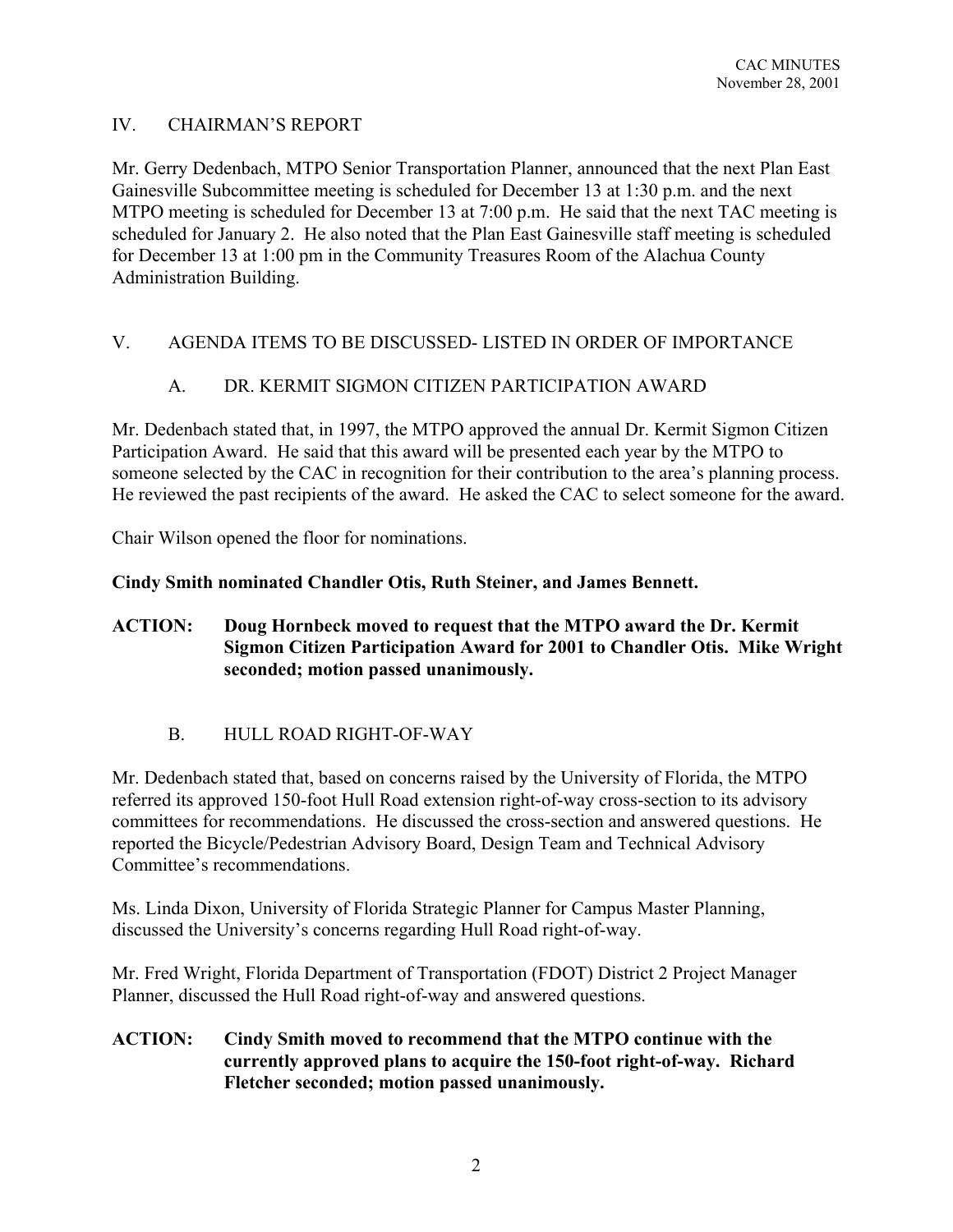A member of the CAC asked Ms. Dixon about the grade-separated crossing at Hull Road.

Ms. Dixon and Mr. Wright discussed the grade-separated crossing at Hull Road and answered questions.

## C. STATE ROAD (SR) 121 RESURFACING

Mr. Dedenbach stated that FDOT has informed the MTPO that it will include bikelanes as part of the SR 121 Resurfacing Project. He said that the MTPO has concerns about the protection of the existing landscaped medians and the student memorial. He reported that FDOT's plans have been modified to include protection of the medians and make the contractor liable to replace any materials damaged, at current size, with like materials.

- **ACTION: Jan Frentzen moved to recommend that the MTPO approve FDOT's SR 121 revised cross-section with bikelanes. Richard Fletcher seconded; motion passed unanimously.**
- **ACTION: Cindy Smith moved to recommend that the MTPO request that FDOT investigate inclusion of hued bikelanes. James Higman seconded; motion passed unanimously.**
	- D. REVIEW OF PROPOSED CITY OF GAINESVILLE AND ALACHUA COUNTY COMPREHENSIVE PLANS

Mr. Marlie Sanderson, MTPO Director of Transportation Planning, discussed the MTPO staff review of proposed City of Gainesville and Alachua County comprehensive plans and answered questions. He reported the Technical Advisory Committee's previous recommendations and the additional MTPO staff recommendations.

**ACTION: Anne Barkdoll moved to recommend that the MTPO request that City, County, FDOT and MTPO staff:**

- **1. continue to work together in a joint planning effort to address consistency issues related to the City of Gainesville and Alachua County Comprehensive Plans and the MTPO's Livable Community Reinvestment Plan;**
- **2. through the land development code, develop and implement tools such as multimodal districts and other incentive/disincentive tools that support the implementation of the Livable Community Reinvestment Plan, particularly the development of a limited number of highly-developed mixed-use centers;**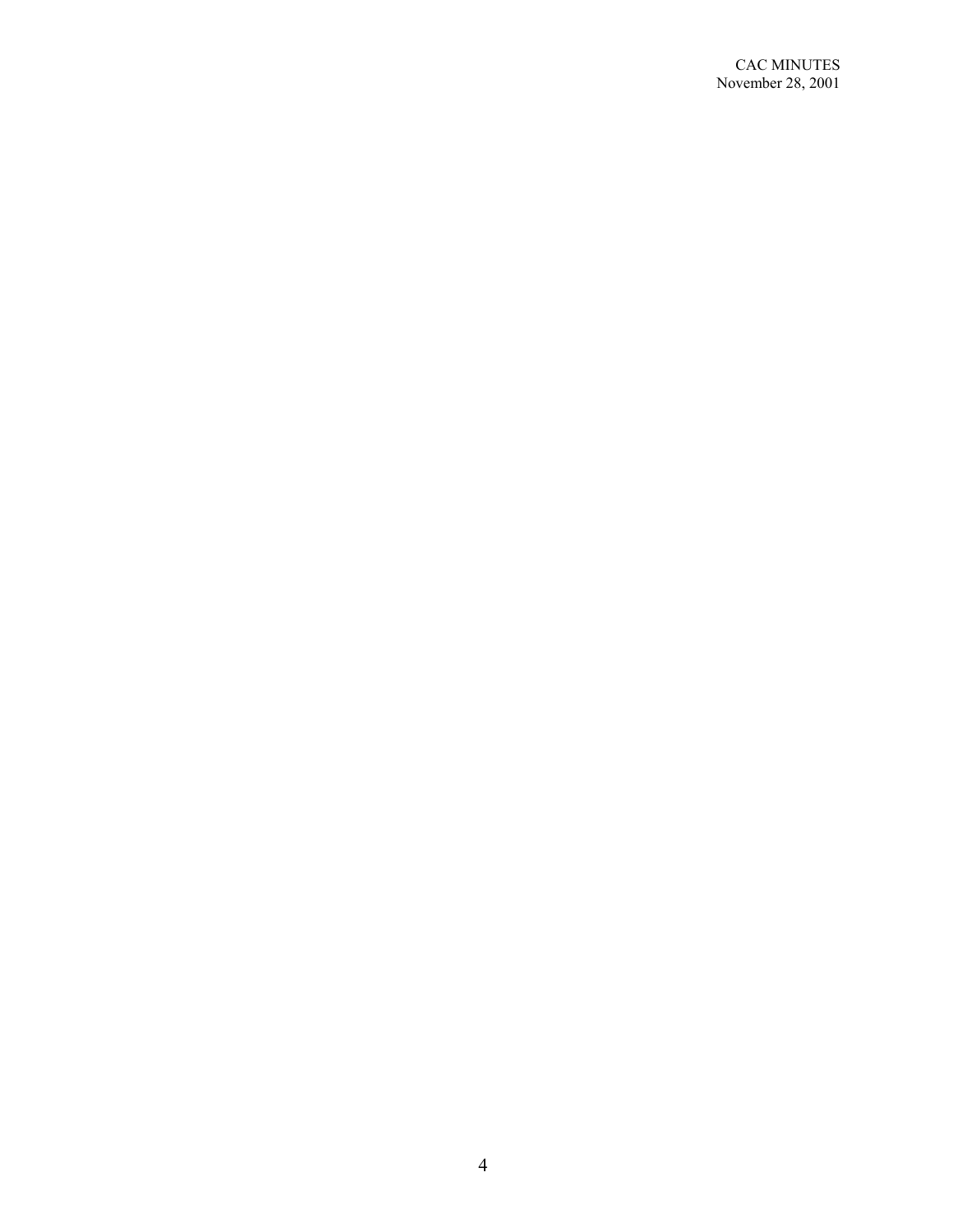- **3. consider designation of transportation concurrency exception areas within the unincorporated areas of Alachua County along the Archer Road corridor from Tower Road to US 441, that includes a specific plan to properly balance mixed-use centers and support multimodal transportation;**
- **4. review and develop recommendations concerning:**
	- **A. whether the City's Transportation Concurrency Exception Area should be revised to provide for growth to occur in a limited number of highly developed mixeduse centers; and**
	- **B. whether City and County Comprehensive plans should be revised to include a highly developed mixed-use center land use category and designate a limited number of these centers on the land use map; and**
- **5. create and implement plans to properly balance mixed-use centers and support multimodal transportation, especially in transportation concurrency exception areas.**

## **Doug Hornbeck seconded; motion passed 9 to 1.**

# E. PUBLIC INVOLVEMENT PLAN

Mr. Dedenbach stated that the MTPO adopted the Public Involvement Plan in 1994. He said that, each year, this Plan is reviewed and revised, if necessary, in order to ensure that the MTPO's planning program provides for a proactive public involvement process. He noted the changes to the Plan.

A member of the CAC asked about the status of the Main Street reconstruction project.

Mr. Dedenbach stated that a Main Street reconstruction project status report will be provided as an information item in next month's agenda and that staff would work with the interested CAC member via email.

# **ACTION: Cindy Smith moved to approve the revisions to the MTPO Public Involvement Plan. Doug Hornbeck seconded; motion passed 8 to 2.**

A member of the CAC requested that MTPO staff research streamlining transportation projects for discussion at the next CAC meeting.